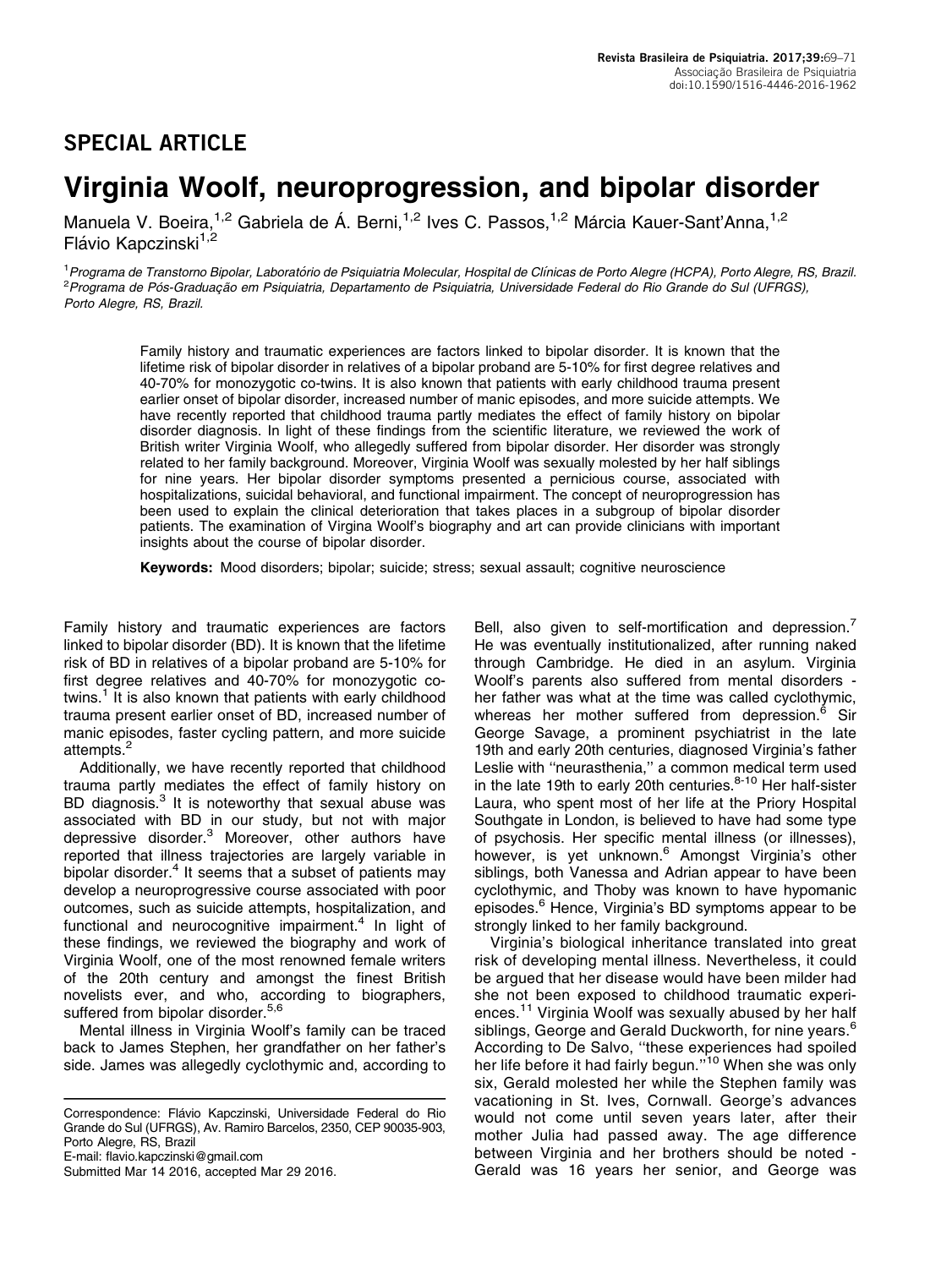15 older. Below is Virginia's account of Gerald's first sexual move towards her.<sup>12</sup>

There was a slab outside the dining room door for standing dishes upon. Once, when I was very small, Gerald Duckworth lifted me onto this, and as I sat there he began to explore my body. I can remember the feel of his hand going under my clothes; going firmly and steadily lower and lower. I remember how I hoped that he would stop; how I stiffened and wriggled as his hand approached my private parts. But it did not stop. His hand explored my private parts too. I remember resenting, disliking it - what is the word for so dumb and mixed a feeling? It must have been strong, since I still recall it. This seems to show that a feeling about certain parts of the body; how they must not be touched; how it is wrong to allow them to be touched; must be instinctive. (Poole,  $13$  p. 25)

Virginia Woolf also left written accounts about how, after the death of her mother Julia, her half-brother George would enter her room and enthusiastically lie next to her and take her into his arms. She later wrote about his "violent guts of passion," and that his behavior was ''a little better than a brute's.''<sup>13</sup> In ''22 Hyde Park Gate,'' Virginia describes George sexual advances towards her. Virginia noticed that someone had entered her room as she was lying in bed trying to sleep. Her account is as follows:

### Who? I cried.

Don't be frightened, George whispered. And don't turn on the light, oh beloved!

Beloved - and flung himself on my bed, and took me in his arms. (Poole,  $13$  p. 111)

De Salvo suggested that<sup>14</sup> Virginia Woolf later attempted to "heal her childhood wounds" through writing.<sup>14</sup>

Such issues may have emerged in her writing of the novel The Wise Virgins, which was started during her honeymoon. The novel's main character, Camilla, bears enormous resemblance to Virginia Woolf in her attitudes towards sex, such as fear and sometimes aversion to it.<sup>15</sup> Even so, Virginia hoped to have children. Shortly after her wedding, Virginia was heartbroken when her doctors advised her to refrain from motherhood on account of her ongoing mental health issues.16

As mentioned at the beginning of this article, early trauma is associated with increased number of suicide attempts in patients with  $BD<sup>2</sup>$  Virginia Woolf's first suicide attempt happened when she was 22 years old, after her father's death.16 Having withstood her mother's and Stella's death, her father's departure triggered an even greater depression that seemed too much to bear for someone who was already in the doldrums. She tried to jump out of a window in the family's home in London. Fortunately, the window she jumped from was not high enough to cause her any major injuries. She was hospitalized for a short period but soon returned home.<sup>17</sup> Her second suicide attempt was very serious and happened in 1913, when Virginia was 31 years old.<sup>18</sup> This time she attempted suicide by taking 100 g of barbital. She would have died if it weren't for Leonard and two physicians, Henry Head and Geoffrey Keynes, who came to the home and pumped Virginia's stomach with a pump borrowed from St. Bartholomew's hospital. Henry

Head was an English neurologist whom Virginia was supposed to see in London, and Geoffrey was the brother of an acquaintance from the Bloomsbury Group who lived in Brunswick Square. Throughout her recovery, her writing and reading were rationed, and she was only considered fully recovered in August 1914.

From 1910 to 1913 Virginia was hospitalized several times for suicide attempts, and was submitted to ''rest cure therapy'' at a ''private nursing home for women'' in Twickenham.19,20 The therapy consisted mainly in gaining weight, sleeping, and "rest of the intellect." Virginia loathed her institutionalizations but somehow agreed that they were her only way towards recovering her sanity. Virginia went through several severe depressive and manic episodes until she committed suicide. Many of the episodes preceded the release of her books, always a cause of anxiety and self-doubt. Leonard often had her ''institutionalized at home,'' cared by one or several nurses, depending on the severity of the episode. $21$  It seems that Virginia had decided to end her life, and some scholars believe she tried to drown herself one week before finally ''succeeding at it.'' One evening, she arrived home soaking wet after a failed suicide attempt. According to Leonard, she looked ill and shaken but she told him that she had slipped into a dyke.<sup>16</sup>

One week later, Virginia Woolf filled her overcoat pockets with heavy stones and headed to the River Ouse to never return. She died at the age of 59. At that time the couple was living at Hogarth House in Roadmell, East Sussex. She had been severely depressed. Despite Leonard's attempts to keep her sane (he himself was also depressed), and despite the involvement of Dr. Octavia Wilberforce's, his efforts were, sadly, of no use.

Towards the end of her life, Virginia's mental health deteriorated even further. According to her biographer's account, she became suspicious, even paranoid.<sup>16,17</sup> She started to doubt her publisher's praise of her soon to be published Between the Acts. She wanted to revise it further, but mentions in her diaries that she felt that she could no longer write, that she was "losing her art."<sup>22</sup> Apparently there was some truth in her editor's lack of certainty towards her work.<sup>23</sup> It is known that some of her publishers started to become ambivalent towards her work, which was a major blow to her ego. Her inability to read and concentrate, and also to perform ''the simplest of tasks'' such as holding a pen for long periods time was clearly unbearable to her.<sup>23</sup> Throughout the last years of her life, symptoms of mood episodes typical of BD occurred increasingly more frequently, despite the fact that they were not new to Virginia. The episodes would start with sleeplessness, progressing to hearing voices.

The course of BD is highly variable, but it seems that Virginia Woolf presented a pernicious course, associated with hospitalizations, suicidal behavior, and cognitive impairment. Recently, the term neuroprogression was proposed in order to explain why a subset of BD patients might experience a worsening of their mental health over time.<sup>24</sup> Neuroprogression has been hypothesized as the pathological rewiring of the brain that takes place in parallel with cognitive, functional, and clinical deterioration in the course of  $BD$ <sup>4</sup>. In this sense, reductions in